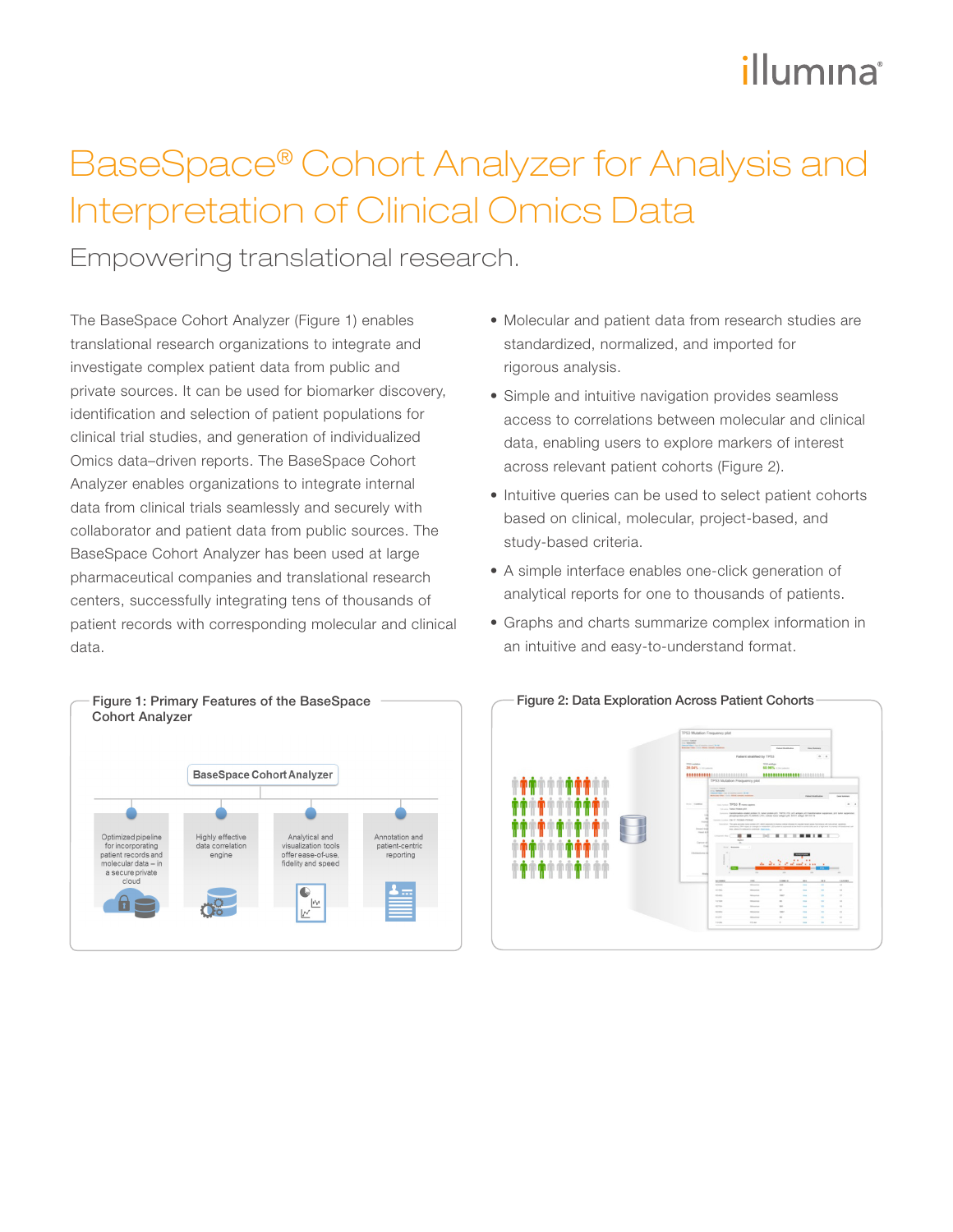### BaseSpace Cohort Analyzer for Analysis and Interpretation of Clinical Omics Data

### Aggregation of Complex Data into a Patient-Centric Record

The BaseSapce Cohort Analyzer integrates many types of clinical and molecular data into a patient-centric model. It includes data collected for a single patient over time, so that researchers can monitor patients, analyze clinical trial data, and gain a better understanding of disease progression. The integration of heterogeneous and temporal data in the BaseSpace Cohort Analyzer enables translational researchers to gain a more comprehensive view of the patient condition.

#### Individual Patient Analysis, Interpretation, and Reporting

With the BaseSpace Cohort Analyzer, researchers can analyze and interpret data at both the individual level and the patient cohort level. Individual patient analysis enables researchers to view clinical data and monitor patient treatment over time. Also, they can filter molecular data to identify biomarkers of interest and view reports identifying biologically or clinically significant biomarkers that were detected in the patient.

#### Patient Cohort Analysis and Dynamic Exploration

Researchers can use the flexible patient selection tool to define a patient cohort quickly by filtering patients based on clinical and molecular parameters. After a cohort is defined, researchers can access many informative metrics, such as biomarker frequencies and their correlation to survival. This Real-Time Analysis enables investigators to identify biologically important patterns quickly and discover novel driver mutations or putative prognostic markers easily. Also, groups of patients—such as responders and nonresponders—can be defined and analyzed to determine the differences in survival, molecular profiles, or clinical attributes.

### Access to a Large Repository of Public Data Sets

Using the BaseSpace Analyzer ontology, public data sources such as The Cancer Genome Atlas (TCGA), International Cancer Genome Consortium (ICGC), Cancer Cell Line Encyclopedia (CCLE), Gene Expression Omnibus (GEO), and the database of Genotypes and Phenotypes (dbGaP) have been standardized and normalized so that they can be mined rigorously. BaseSpace Analyzer content is focused on disease-specific cohorts such as cancer, autoimmune diseases, cardiovascular disorders, diabetes, and rare genetic disorders to maximize the analytical capabilities of clinical studies. A cohort of healthy patients is also available for comparative analyses.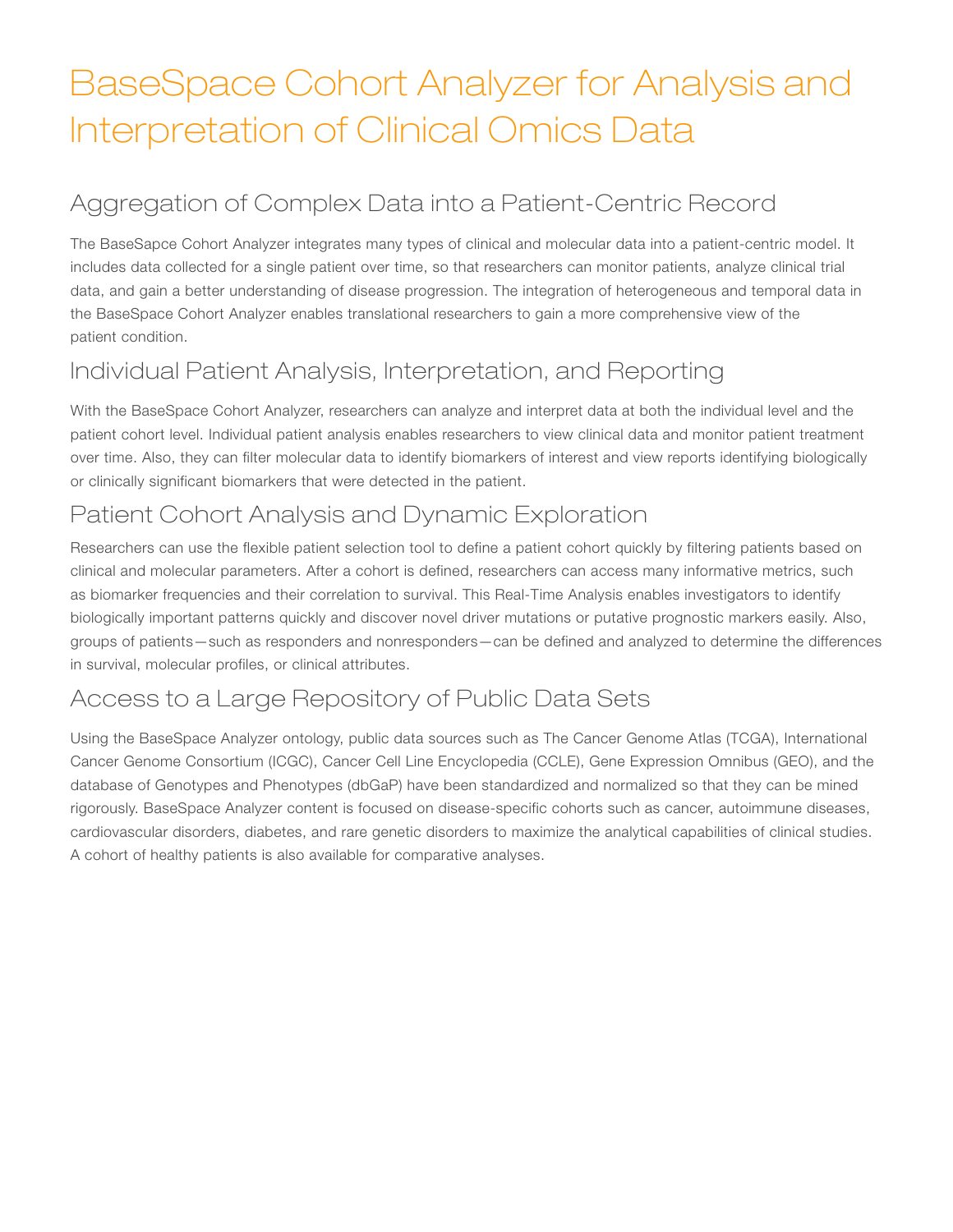## BaseSpace Correlation Engine for Biological Data Mining

### Bringing big data and biology together.

The BaseSpace Correlation Engine supports all stages of the biological discovery process. The BaseSpace Engine provides life science researchers with unprecedented access to public molecular data and tools for making scientific decisions. These range from understanding the mechanisms of disease to characterizing the targets of a potential therapy (Figure 3). A constantly expanding library of genomic data enables researchers to identify billions of novel correlations (Figure 4), all through a simple graphical interface. Subscribers can upload proprietary data for integrated analysis, seamlessly share data across multiple geographic locations, and supplement internal knowledge bases with correlations and signatures derived from public data.

### Gene Function

The BaseSpace Correlation Engine enables scientists to analyze gene function across more than 10,000 genomic studies in major disease areas and across many kinds of molecular data. This information can be used to understand gene activity across studies in humans, model organisms, and cell lines.

#### Mechanisms of Drug Action or Disease

With the BaseSpace Correlation Engine, researchers can analyze candidate molecules for pharmacokinetic and toxicity profiles and compare disease profiles across animal models, cohorts, and disease stages. The BaseSpace Engine enables users to assess the pathways that play significant roles in disease development across multiple studies and data types.

### Cross-Species Analysis

The BaseSpace Correlation Engine provides a cross-species analysis framework, enabling scientists to optimize experimental systems and test the mechanisms of disease progression or drug response. Researchers can compare human data to experimental results from model organisms and harness this information to derive biological context.





The BaseSpace Correlation Engine captures genomic and other molecular data and compares them to tens of thousands of molecular signatures contained in public data sets. Novel correlations and associations can be identified automatically and summarized quickly.